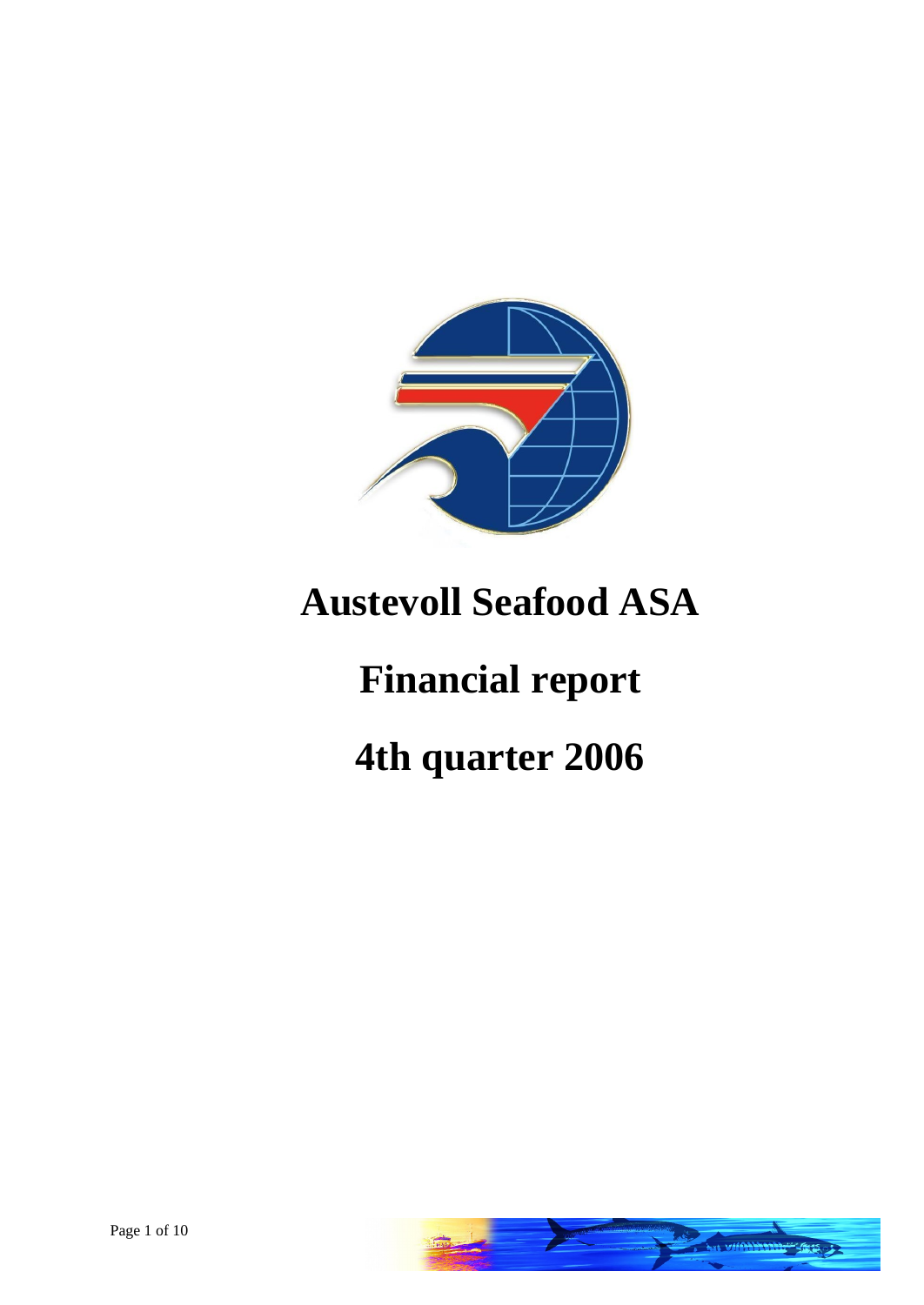

## **The group s pro forma income for 2006 was NOK 3 465,9 million and the pro forma operating profit/loss before depreciation and amortization (EBITDA) was NOK 804,3 million for the same period.**

**The board is satisfied with the companys performance, which was in line with expectations. The board therefore considers 2006 to have been a good year for the group.**

Austevoll Seafood ASA s subsidiary Welcon AS in the 4th quarter purchased 100% of the shares of Karmsund Fiskemel AS. Takeover took place on 19 December 2006 after final approval was granted by The Norwegian Competition Authority. Karmsund Fiskemel AS is one of the most efficient and modern fish meal plants in Norway. In 2006 the plant produced approximately 30,000 tons of fish meal and oil. The plant has a design capacity of 50,000 tons.<br>At the end of December, Austevoll Seafood ASA signed a letter of intent with Ferd Private Equity

Fund for the purchase of Epax Holding AS. The purchase was completed in mid-January 2007.

Epax Holding AS is the parent company of Epax AS, one of the world s leading producers of highly concentrated Omega 3 based on fish oil. The company currently uses around 5,000 tons of fish oil from South America. Unique stripping technology and refining processes are used to produce the highly concentrated Omega 3. These products are primarily sold as dietary supplements, food additives (nutraceuticals) and to the pharmaceutical market.

The purchase of Epax represents an important stage in the company s strategy of developing high value products based on the company s extensive access to pelagic resources. The group annually produces around 50,000 tons of fish oil. Around 30,000 tons of this are sourced from South America. The purity and high levels of Omega 3 in this fish oil make it well suited to the production of highly concentrated Omega 3.

The company in October completed a private placement of NOK 780,000,000. On 5 October 2006 the company s board approved an increase in the company s share capital of NOK 10,000,000 via the issue of 20,000,000 new shares in accordance with the board authorisation issued by the extraordinary general meeting of 15 September 2006. The new share capital therefore is NOK 89,111,812 distributed across 178,223,624 shares, each of nominal value NOK 0.50.

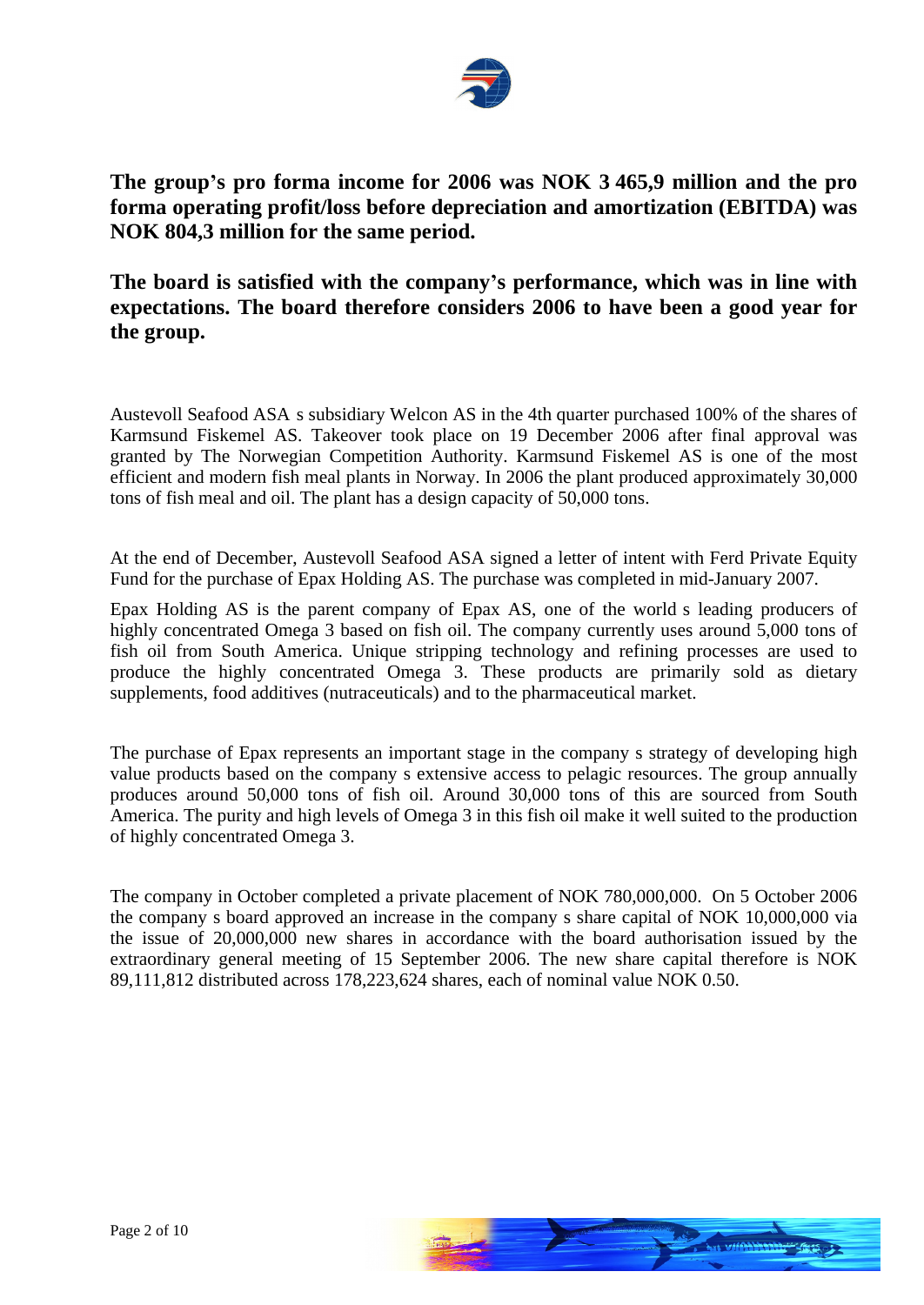

#### **Fourth quarter 2006 highlights**

- Operating income was NOK 884,5 million compared with NOK 687,9 million for the same period last year.
- Operating income before depreciation and amortization (EBITDA) was NOK 183,4 million compared with NOK 119,0 million for the same period in 2005.
- Goodwill for the acquisition of Welcon Invest AS and Austral Group were allocated to intellectual property rights, fixed assets and inventory. Disposal of inventory resulted in an excess value of NOK 16,5 million, which was recognized as a cost in the accounts in the fourth quarter. This figure is presented as a separate item in the income statement under depreciation and revaluations. The cost recognition has no effect on cash.
- Profit/loss before tax in the fourth quarter was NOK 116,5 million as opposed to NOK 70,6 million in the fourth quarter 2005.
- Net interest bearing liabilities as at 31 December 2006 were NOK 527,3 million compared with NOK 1 302,7 million as at 31 December 2005.
- Shareholders equity recognized in the balance sheet as at 31 December 2006 was NOK 3 637 million compared with NOK 982 million as at 31 December 2005.

| Key figures Austevoll Seafood ASA         |           |           |           |           |                                           |          |
|-------------------------------------------|-----------|-----------|-----------|-----------|-------------------------------------------|----------|
|                                           | 4Q 2006   | 4Q 2005   | 2006      |           | 2005 <b>Pro forma 2006</b> Pro forma 2005 |          |
| Operating income (TNOK)<br>EBITDA (TNOK)* | 884 534   | 687 913   | 2 717 723 | 1 791 305 | 3 465 922                                 | 3 170 37 |
|                                           | 183 386   | 118961    | 586 818   | 346 341   | 804 299                                   | 572 483  |
|                                           |           |           |           |           |                                           |          |
| EBITDA margin*                            | 21 %      | $17\%$    |           | 19%       | 3%                                        |          |
|                                           |           |           |           |           |                                           |          |
| Total assets (TNOK)                       | 6 846 306 | 3 099 310 | 6 846 306 | 3 099 310 | 6 846 306                                 |          |
| Net interest bearing debt (TNOK)          | 527 337   | 1 302 732 | 527 337   | 1 302 732 | 527 337                                   |          |
| Equity (TNOK)<br>Equity ratio             | 3 637 000 | 982 045   | 3 637 000 | 982 045   | 3 637 000                                 |          |
|                                           | 53 %      |           |           | $32\%$    | $5\%$                                     |          |
|                                           |           |           |           |           |                                           |          |
|                                           |           |           |           |           |                                           |          |
| Earnings per share                        | 0.45      | 0.88      | 1.82      |           | $2.85 \pm$                                |          |

\* Before fair value adjustment biological assets

Austevoll Seafoods key ratios for result measurement under IFRS are EBITDA (operating profit/loss before depreciation and amortization) before revaluation of biomass. Revaluation of biomass is recognized in the consolidated accounts to determine a final EBIT (operating profit/loss). Austevoll Seafood changed the principle for the calculation of revaluated biomass in the fourth quarter 2006 and comparative figures for previously reported periods havebeen prepared. The restatement has no effect on cash and the EBITDA before revaluation of biomass is unchanged by the revaluation. The change in the principles used for revaluation of biomass relates to immature fish (fish weighing less than 4 kg) being valued at market value instead of at cost price. Austevoll Seafood reports EBITDA before revaluation of biomass to show the result of sales in the period. Further information associated with restatement of figures can be found in note 3 later in the report and in the restatement document which can be obtained at [www.auss.no](http://www.auss.no).

#### **Profit/loss and operations for fourth quarter 2006**

Earnings before depreciation and amortization (EBITDA) for the 4th quarter were NOK 183,4 million compared with NOK 119 million for the same period last year.



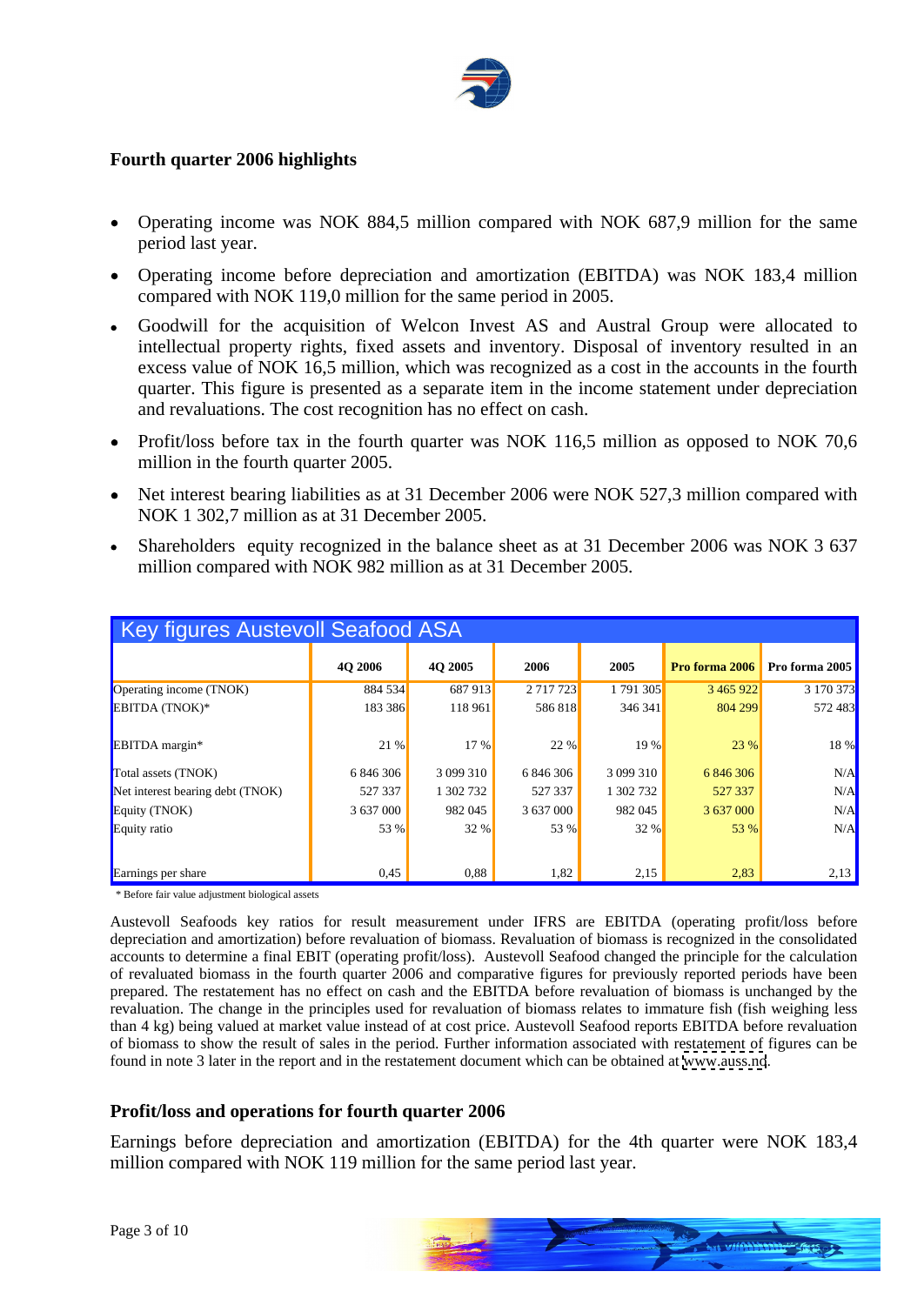

The group in the fourth quarter sold approximately 58,000 tons of fishmeal and oil. This is lower than the amount sold in the third quarter, which normally is the period of highest sales. Total sales for hermetic and frozen products was approximately 13,000 tons. Production of frozen products in Chile from the middle of December 2006 has been good.

Prices for all our products have been in line with company expectations. The price of fishmeal has fallen in the fourth quarter compared with the third quarter. The price has however stabilised at a high level, which also is reflected in 2007.

On the catch, purchase and production side, there have been high levels of activity in Peru as a result of the opening of the last anchoveta fishing period. In Chile, catch volumes are normally lowest in the fourth quarter. We have however fished horse mackerel from the middle of December for freezing.

Net financial items were NOK 8,8 million as opposed to NOK 7,6 million in the fourth quarter of 2005, of which income from associated companies was NOK 6,2 million in the fourth quarter 2006 as opposed to NOK 9,9 million in the fourth quarter 2005.

#### **Profit/loss and operation in 2006**

Profit/loss before depreciation and amortization (EBITDA) as at 31 December 2006 were NOK 586,8 million compared with NOK 346,3 million for the same period last year. This marked increase in EBITDA is primarily attributed to the acquisition of companies which were fully consolidated as from the 1 July 2006. *Pro forma profit/loss before depreciation and amortization (EBITDA) as at 31 December 2006 was NOK 804,3 million.*

In addition to ordinary depreciation, the figures as at 31 December 2006 include the reversal of previous years write downs of salmon licences of NOK 77,9 million and depreciation of added value on inventory from acquired companies of NOK 140,2 million.

Net financial items were NOK -45,7 million compared with NOK -32,5 million for the same period last year, of which profit/loss shares from associated companies were NOK 16,6 million for the year as opposed to NOK 17 million for the same period last year.

#### **Balance sheet as at 31 December2006**

The consolidated balance sheet total as at 31 December 2006 was NOK 6 846,3 million compared with NOK 3 099,3 million at year end 2005. The group s net interest bearing liabilities have been reduced from NOK 1 302,7 million as at 31 December 2005 to NOK 527,3 million as at 31 December 2006. The increase in the balance sheet total is attributed to the acquisition of companies in Norway and Peru in 2006.

#### **Segments**

#### **Fish meal and oil**

Fishmeal prices have increased markedly in the course of 2006. The group has achieved good prices for its products in the quarter, and as at 31 December 2006 the EBITDA margin was 29%.

Catch patterns and quota regulations affect the group s quarterly total catch and therefore the utilisation of the group s production facilities. This results in seasonal variations in production and sales volumes. The Group has sold in total 288.000 tons of fishmeal- and oil in 2006, out of this 58.000 tons were sold in  $4^{\text{th}}$  quarter.  $\frac{th}{\cos \theta}$ 

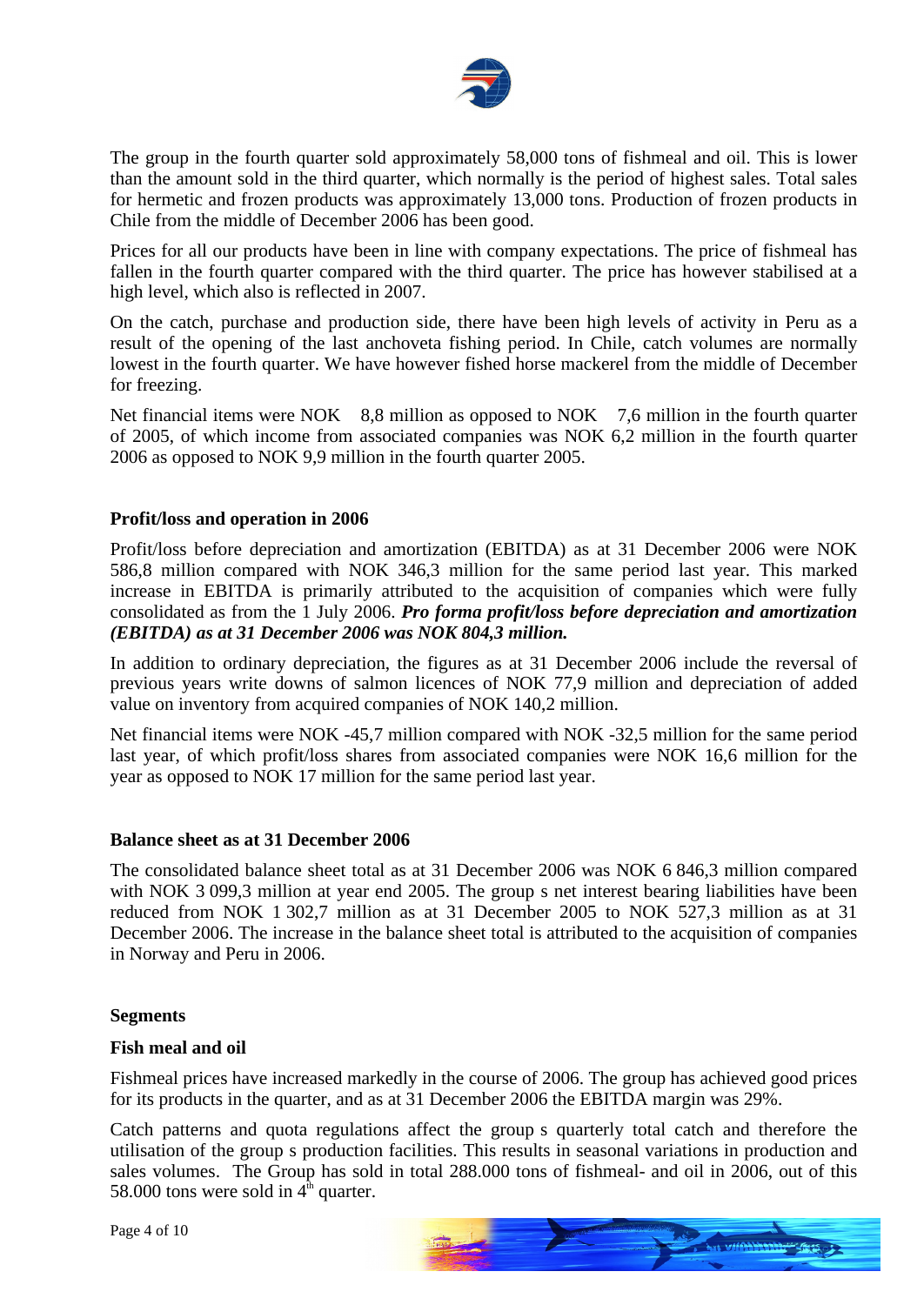

#### **Consumer products**

The total quantity sold for human consumption in the fourth quarter was approximately the same as that sold in the third quarter. In Chile, due to the start up of a new freezing plant in March 2006, part of the horse mackerel quota has been utilized for frozen products.

The Group has in total sold 58.000 tons of canned and frozen products, out of these 13.000 tons were sold in  $4^{\text{th}}$  quarter.  $\frac{1}{2}$  the contract of the contract of the contract of the contract of the contract of the contract of the contract of the contract of the contract of the contract of the contract of the contract of the contract of the

#### **Trading**

Trading activity has generated a profit in the fourth quarter, after a difficult start of the autumn season.

#### **Salmon**

Approximately 4. 000 tons of salmon were sold in the quarter, and total sold quantity for the year is 11.000 tons. The company slaughtered less fish than planned due to the mortality of a locality. This has contributed to a lower EBITDA than expected in the period.

#### **Company s shareholders**

The company had as at 31 December 2006 2 264 shareholders. The company was registered as an unlisted company (OTC) up to the date of Stock Exchange listing on the Oslo Stock Exchange, which was 11 October 2006.

#### **Market and outlook**

The board is satisfied with the result for the year 2006 and expects continued good prices of our products and volumes in accordance with expectations.

> Storebø, Norway, 23 February 2006 Austevoll Seafood ASA Board of Directors

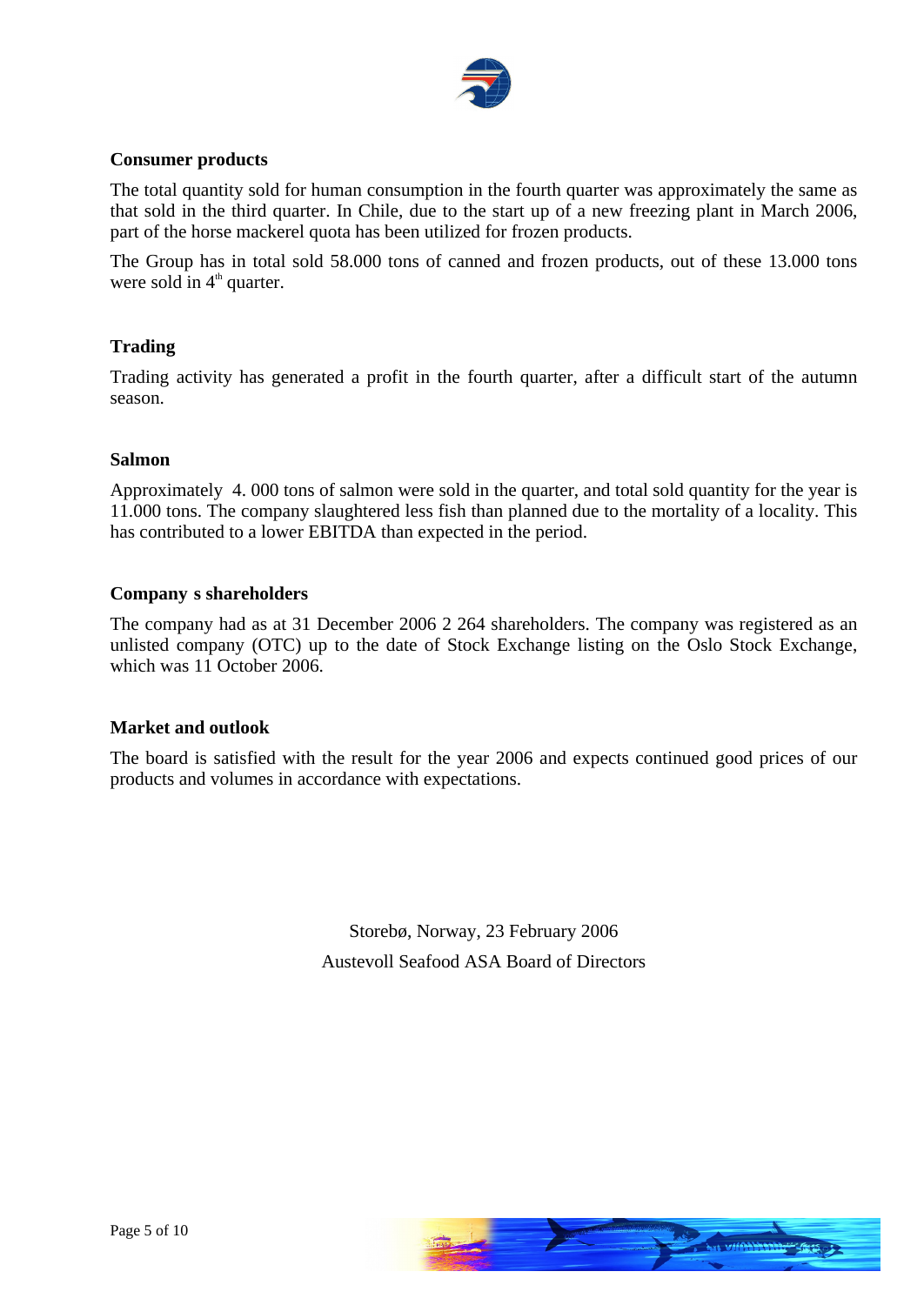

## **FINANCIAL REPORT 4th QUARTER 2006**

| <b>Condensed Consolidated Income Statement</b> |              |               |                    |              |                               |                  |
|------------------------------------------------|--------------|---------------|--------------------|--------------|-------------------------------|------------------|
| All figures in NOK 1.000                       | 4Q 2006      | 4Q 2005       | 2006               | 2005         | Pro forma 2006 Pro forma 2005 |                  |
| Operating income                               | 884 534      | 687 913       | 2 7 1 7 7 2 3      | 1 791 305    | 3 4 6 5 9 2 2                 | 3 170 373        |
| Operating expenses                             | $-701148$    | $-568952$     | $-2$ 130 905       | $-1444964$   | $-266162$                     | $-2597890$       |
| Op.profit bef. Deprec. and adj. biom.          | 183 386      | 118 961       | 586 818            | 346 341      | 804 299                       | 572 483          |
|                                                |              |               |                    |              |                               |                  |
| Depreciation and amortisation                  | $-48750$     | $-45411$      | $-146326$          | $-99329$     | $-213476$                     | $-229707$        |
| Depreciation of excess value inventory         | $-16519$     |               | $-140221$          |              |                               |                  |
| Impairment/Reversal of impairments             | $\sim$       |               | 77 932             |              | 77932                         | $-1909$          |
| Operatin profit bef.adj.biomass                | 118 117      | <b>73 550</b> | 378 203            | 247 012      | 668 755                       | 340 867          |
|                                                |              |               |                    |              |                               |                  |
| Fair value adjustment of biomass               | 7 1 7 6      | 4 6 8 6       | 2 5 2 3            | 17 692       | 2 5 2 3                       | 17 692           |
| Operating profit                               | 125 293      | 78 236        | 380 726            | 264 704      | 671 278                       | 358 559          |
|                                                |              |               |                    |              |                               |                  |
| Income from associated companies               | 6 2 2 2      | 9937          | 16 593             | 17 082       | 16 5 93                       | 17 098           |
| Net financial items                            | $-14994$     | $-17543$      | $-62295$           | $-49605$     | $-85532$                      | $-6208$          |
| <b>Profit before tax</b>                       | 116 521      | 70 630        | 335 024            | 232 181      | 602 339                       | 369 449          |
|                                                |              |               |                    |              |                               |                  |
| Income tax expense                             | $-30877$     | 41 890        | $-74873$           | 13 29 3      | $-125632$                     | $-21977$         |
| Net profit                                     | 85 644       | 112 520       | 260151             | 245 474      | 476 707                       | 347 472          |
|                                                |              |               |                    |              |                               |                  |
| Net profit from discontinued operations        |              | $-5501$       | 6 5 1 4<br>266 665 | 5134         |                               |                  |
| Net profit including discontinued operations   | 85 644       | 107019        |                    | 250 608      | 476 707                       | 347 472          |
|                                                |              |               |                    |              | 15 5 46                       |                  |
| Profit to minority interests                   | 6 0 7 5      | 8 3 7 8       | 2 2 7 3<br>264 392 | 9 8 7 1      | 461 161                       | 10264<br>337 208 |
| Profit attribut. to equity holders of parent   | 79 569       | 98 641        |                    | 240 737      |                               |                  |
|                                                |              |               |                    |              |                               |                  |
| Earnings per share                             | 0,45<br>0.45 | 0,88<br>0.88  | 1,82<br>1.82       | 2,15<br>2.15 | 2,83<br>283                   | 2,13<br>2.13     |
| Diluted earnings per share                     |              |               |                    |              |                               |                  |

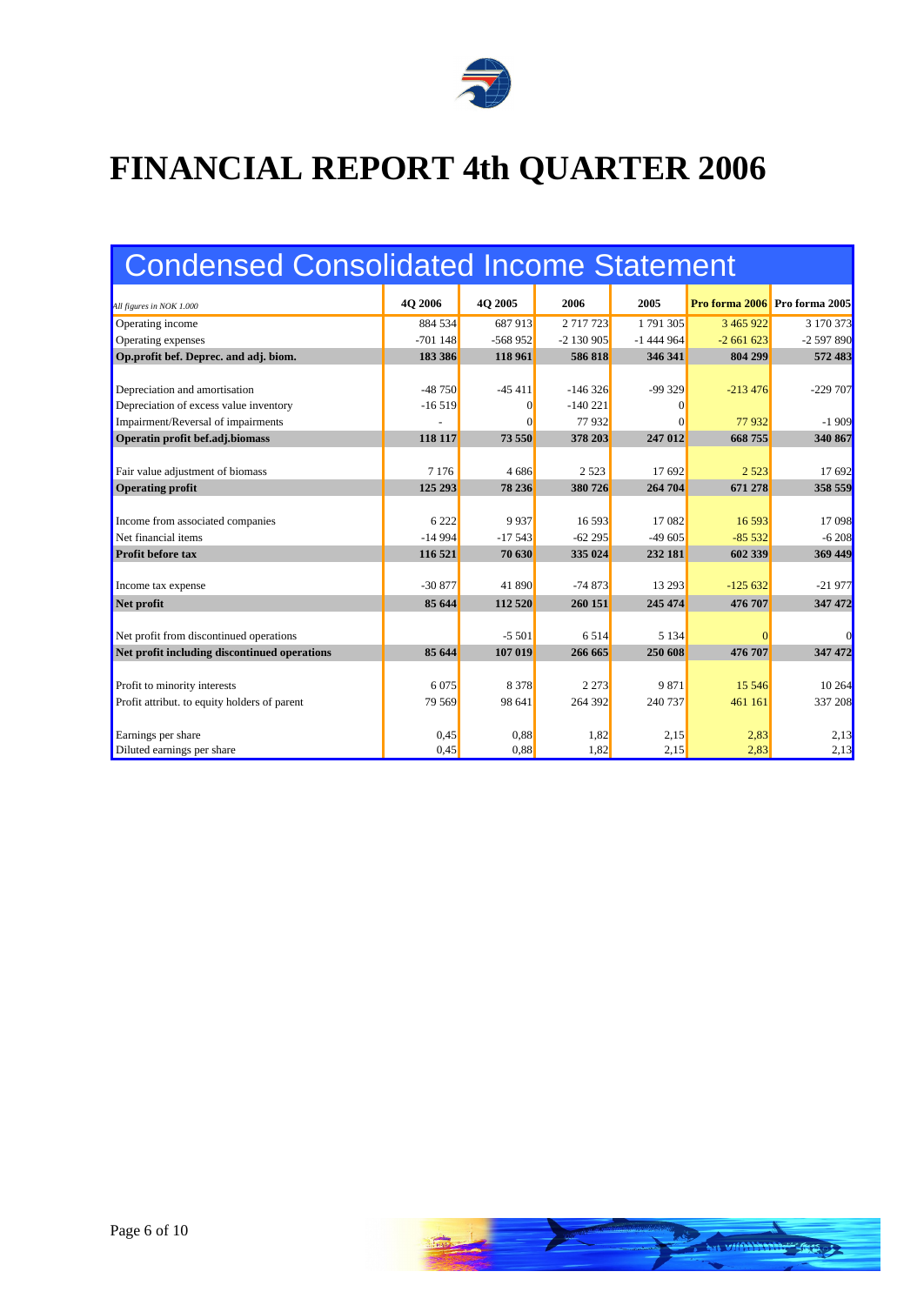

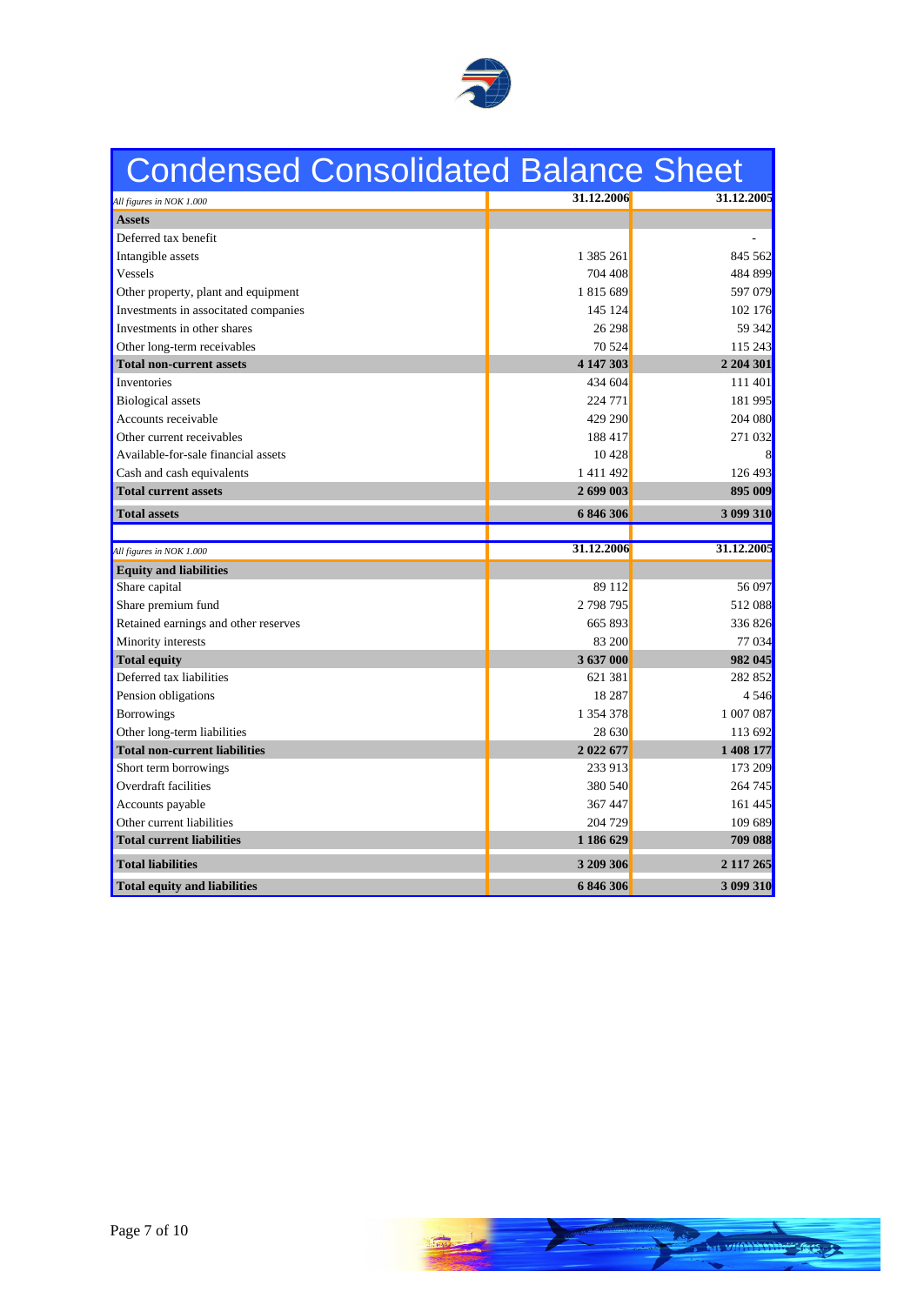

| <b>Consolidated Statement of changes in Equity</b>          |             |                   |               |          |
|-------------------------------------------------------------|-------------|-------------------|---------------|----------|
| All figures in NOK 1.000                                    | 4Q 2006     | 4Q 2005           | 2006          | 2005     |
| <b>Equity period start</b>                                  | 2 9 20 0 48 | 918594            | 982 045       | 712 60   |
| Profit for the period                                       | 85 644      | 107 019           | 266 665       | 250 608  |
| Currency translation differences                            | $-55454$    | 30 019            | $-23296$      | 53 0 26  |
| Other gains and losses charged directly to equity           |             | $-2811$           |               | $-2811$  |
| Total gains and losses charged directly to equity           | $-55454$    | 27 208            | $-23296$      | 50 215   |
| Total recognised income for the period                      | 30190       | 134 227           | 243 369       | 300 823  |
| Dividends                                                   |             |                   |               | $-1417$  |
| Mergers and demergers                                       | $-6514$     |                   | $-126115$     |          |
| Acquisition of minorities                                   | $-17852$    | $-70776$          | $-217136$     | $-70776$ |
| Minority interests arising from business combinations       | $-291$      | $\sim$            | 119 365       | 40 812   |
| Revaluation of existing interests related to business comb. | $-40912$    | $\sim$ 100 $\sim$ | 247 774       | $\sim$   |
| New equity from cash contributions and contrib. in kind     | 780 000     | $\sim$ $ \sim$    | 2 453 199     |          |
| Expenses related to share issues (net of tax)               | $-27669$    | $\sim$            | $-65501$      |          |
| Total equity from shareholders in the period                | 686 762     | $-70776$          | 2 4 1 1 5 8 6 | $-31381$ |
| Total change of equity in the period                        | 716952      | 63 451            | 2 654 955     | 269 442  |
| <b>Equity at period end</b>                                 | 3 637 000   | 982 045           | 3 637 000     | 982 045  |

| <b>d Consolidated Cash Flow Statement</b><br>Condensed |                |          |                |           |
|--------------------------------------------------------|----------------|----------|----------------|-----------|
| All figures in NOK 1.000                               | <b>4Q 2006</b> | 4Q 2005  | 2006           | 2005      |
| Net cash flow from operating activities                | 358 391        | $-31173$ | 935647         | 53 690    |
| Net cash flow from investing activities                | $-155619$      | 27421    | $-1005464$     | $-162829$ |
| Net cash flow from financing activities                | 492 682        | $-11421$ | 1 354 816      | 212 992   |
| Net change in cash and cash equivalents                | 695 454        | $-15173$ | 1 284 999      | 103 853   |
| Cash and cash equivalents at beginning of period       | 716 038        | 141 666  | <b>126 493</b> | 22 640    |
| Cash and cash equivalents at period end                |                |          |                |           |

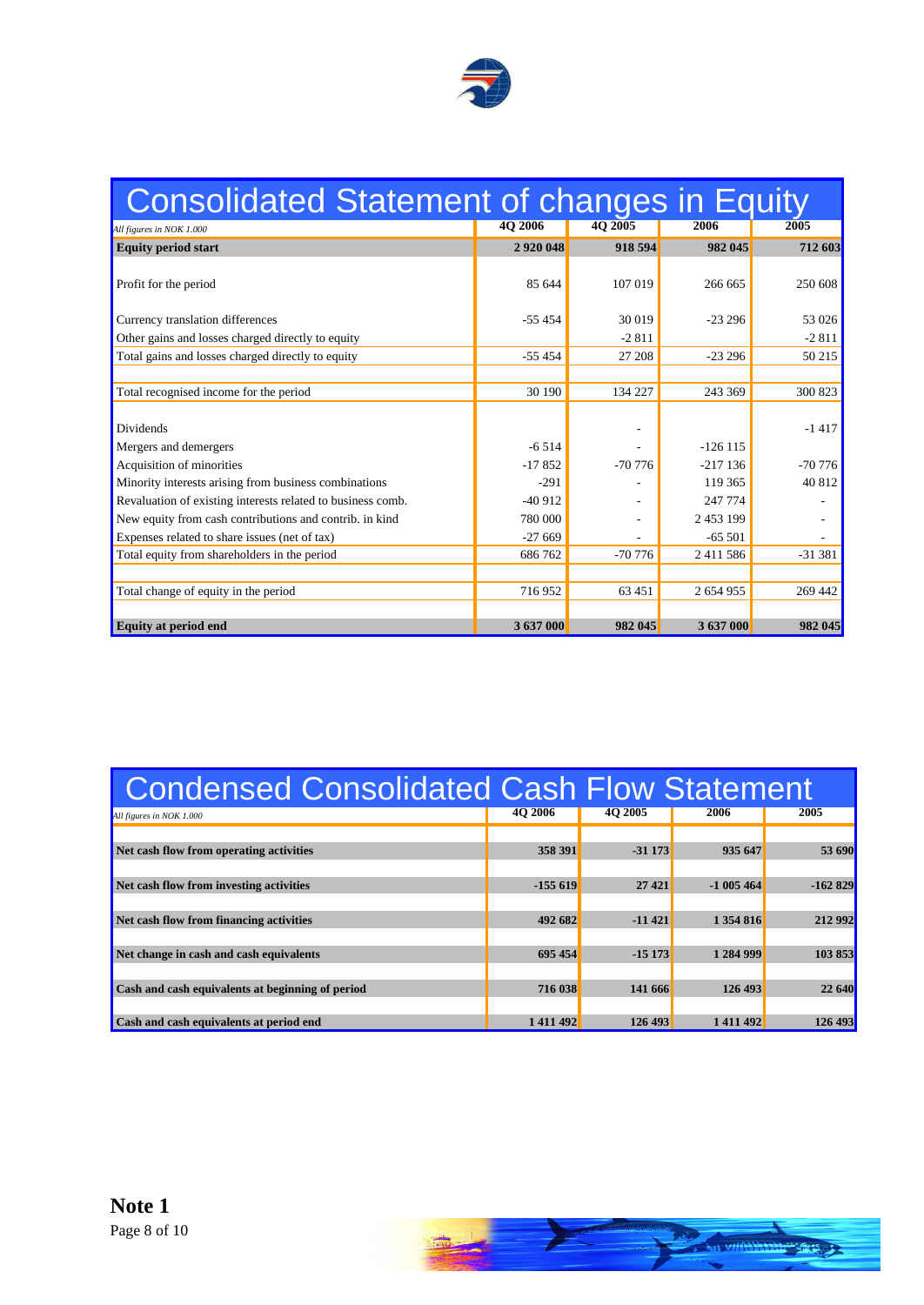

## Segment information

| <b>Business segments</b>                                                                           | 4Q 2006                                                                                                                                                                                                                                                                                                                                                                                                                                               |  |
|----------------------------------------------------------------------------------------------------|-------------------------------------------------------------------------------------------------------------------------------------------------------------------------------------------------------------------------------------------------------------------------------------------------------------------------------------------------------------------------------------------------------------------------------------------------------|--|
|                                                                                                    | EBITDA before fair EBITDA EBIT before fair<br><b>EBIT</b><br><b>Operating</b>                                                                                                                                                                                                                                                                                                                                                                         |  |
| All figures in NOK 1.000                                                                           | Operating revenue value adj.biomass % value adj.biomass % profit                                                                                                                                                                                                                                                                                                                                                                                      |  |
| <b>Fishmeal/oil</b>                                                                                | 427 360<br>136 229<br>$32\%$<br>90 690<br>21 %<br>90 690                                                                                                                                                                                                                                                                                                                                                                                              |  |
| <b>Human Consumption</b>                                                                           | 26 205<br>$12\%$<br>19758<br>19758<br>209 824<br>9%                                                                                                                                                                                                                                                                                                                                                                                                   |  |
| <b>Trading</b>                                                                                     | 323 530<br>9 0 3 8<br>6 2 1 2<br>6 2 1 2<br>$3\%$<br>$2\%$                                                                                                                                                                                                                                                                                                                                                                                            |  |
| Salmon<br>Not allocated/elimination                                                                | 115 552<br>15 971<br>14 %<br>6921<br>14 097<br>$6\%$<br>-191 732<br>$-4057$<br>$-5464$<br>$-5464$                                                                                                                                                                                                                                                                                                                                                     |  |
| <b>Total Group</b>                                                                                 | 884 534<br>118 117 13 %<br>183 386<br>$21 \%$<br>125 293                                                                                                                                                                                                                                                                                                                                                                                              |  |
|                                                                                                    |                                                                                                                                                                                                                                                                                                                                                                                                                                                       |  |
| <b>Business segments</b>                                                                           | 4Q 2005                                                                                                                                                                                                                                                                                                                                                                                                                                               |  |
|                                                                                                    |                                                                                                                                                                                                                                                                                                                                                                                                                                                       |  |
| All figures in NOK 1.000                                                                           | EBITDA before fair EBITDA EBIT before fair<br><b>EBIT</b><br><b>Operating</b><br>Operating revenue value adj.biomass % value adj.biomass % %<br>profit                                                                                                                                                                                                                                                                                                |  |
|                                                                                                    |                                                                                                                                                                                                                                                                                                                                                                                                                                                       |  |
| Fishmeal/oil<br>Human Consumption<br>Trading                                                       | 3948<br>9 3 3 1<br>20 542<br>19%<br>45 %<br>9 3 3 1                                                                                                                                                                                                                                                                                                                                                                                                   |  |
|                                                                                                    | 94 281<br>9 1 4 9<br>10 %<br>$-17209$<br>$-18 \%$<br>$-17209$<br>363 615<br>$-2724$<br>$-2724$<br>$-120$<br>$0\%$<br>$-1\%$                                                                                                                                                                                                                                                                                                                           |  |
| Salmon<br>Not allocated/elimination                                                                | 71 079<br>11 141<br>$-973$<br>$16\%$<br>3711<br>$-1\%$                                                                                                                                                                                                                                                                                                                                                                                                |  |
|                                                                                                    | 138 396<br>85 125<br>94 843<br>85 127                                                                                                                                                                                                                                                                                                                                                                                                                 |  |
| <b>Total Group</b>                                                                                 | 687913<br>$17 \%$<br>73 550 11 %<br>118 961<br>78 236                                                                                                                                                                                                                                                                                                                                                                                                 |  |
| <b>Business segments</b>                                                                           | <b>Full year 2006</b>                                                                                                                                                                                                                                                                                                                                                                                                                                 |  |
|                                                                                                    |                                                                                                                                                                                                                                                                                                                                                                                                                                                       |  |
|                                                                                                    | EBITDA before fair EBITDA EBIT before fair<br><b>EBIT</b><br><b>Operating</b>                                                                                                                                                                                                                                                                                                                                                                         |  |
| All figures in NOK 1.000                                                                           | $\sim$ $\frac{9}{6}$<br>value adj.biomass and the set of the set of the set of the set of the set of the set of the set of the set of the set of the set of the set of the set of the set of the set of the set of the set of the set of the set of th<br>profit<br>Operating revenue value adj.biomass                                                                                                                                               |  |
|                                                                                                    | 29 %<br>185 051<br>1 367 064<br>397 629<br>185 051<br>$14\%$                                                                                                                                                                                                                                                                                                                                                                                          |  |
| <b>Fishmeal/oil</b><br>Human Consumption                                                           | 27872<br>27872<br>456 378<br>64 661<br>$14\%$<br>$6\%$                                                                                                                                                                                                                                                                                                                                                                                                |  |
|                                                                                                    | 950 880<br>3 5 5 3<br>$0\%$<br>$-4625$<br>-4 625<br>$0\%$                                                                                                                                                                                                                                                                                                                                                                                             |  |
| Trading<br>Salmon<br>Not allocated/elimination                                                     | 104 453<br>152 840<br>341 165<br>31 %<br>45 %<br>155 363<br>-397 764<br>16 521<br>17 066<br>17 066                                                                                                                                                                                                                                                                                                                                                    |  |
| <b>Total Group</b>                                                                                 | 2 717 723<br>586 817<br>$22\frac{9}{6}$<br>378 204 14 %<br>380 727                                                                                                                                                                                                                                                                                                                                                                                    |  |
|                                                                                                    |                                                                                                                                                                                                                                                                                                                                                                                                                                                       |  |
| the contract of the contract of the contract of                                                    | and the control of the control of the control of the control of the control of the control of the control of the                                                                                                                                                                                                                                                                                                                                      |  |
| <b>Business segments</b>                                                                           | <b>Full year 2005</b>                                                                                                                                                                                                                                                                                                                                                                                                                                 |  |
|                                                                                                    |                                                                                                                                                                                                                                                                                                                                                                                                                                                       |  |
|                                                                                                    | EBITDA before fair EBITDA EBIT before fair<br><b>EBIT</b><br><b>Operating</b><br>$\frac{1}{2}$ $\frac{1}{2}$ $\frac{1}{2}$ $\frac{1}{2}$ $\frac{1}{2}$ $\frac{1}{2}$ $\frac{1}{2}$ $\frac{1}{2}$ $\frac{1}{2}$ $\frac{1}{2}$ $\frac{1}{2}$ $\frac{1}{2}$ $\frac{1}{2}$ $\frac{1}{2}$ $\frac{1}{2}$ $\frac{1}{2}$ $\frac{1}{2}$ $\frac{1}{2}$ $\frac{1}{2}$ $\frac{1}{2}$ $\frac{1}{2}$ $\frac{1}{2}$<br>profit<br>Operating revenue value adj.biomass |  |
| All figures in NOK 1.000                                                                           |                                                                                                                                                                                                                                                                                                                                                                                                                                                       |  |
|                                                                                                    | 37 485<br>206 029<br>40 894<br>20 %<br>18 %<br>37 485<br>563                                                                                                                                                                                                                                                                                                                                                                                          |  |
| Fishmeal/oil<br>Human Consumption<br><b>Trading</b>                                                | 273 177<br>33 035<br>12 %<br>563<br>$0\%$<br>1 009 933<br>17 353<br>9 1 7 0<br>$2\%$<br>$1\%$<br>9 1 7 0                                                                                                                                                                                                                                                                                                                                              |  |
|                                                                                                    | 348 918<br>55 680<br>$16\%$<br>24 150<br>23 042<br>$7\%$                                                                                                                                                                                                                                                                                                                                                                                              |  |
| Salmon<br>Not allocated/elimination                                                                | -46 752<br>199 379<br>175 645<br>194 444<br>1791305<br>264 704                                                                                                                                                                                                                                                                                                                                                                                        |  |
| <b>Total Group</b>                                                                                 | 346 341 19 %<br>247 013 14 %                                                                                                                                                                                                                                                                                                                                                                                                                          |  |
| <b>Business segments</b>                                                                           |                                                                                                                                                                                                                                                                                                                                                                                                                                                       |  |
|                                                                                                    | Proforma Full year 2006                                                                                                                                                                                                                                                                                                                                                                                                                               |  |
|                                                                                                    | <b>EBITDA</b> before fair <b>EBITDA EBIT</b> before fair<br><b>EBIT</b><br>Operating                                                                                                                                                                                                                                                                                                                                                                  |  |
| All figures in NOK 1.000                                                                           | Operating revenue value adj.biomass % value adj.biomass %<br>profit                                                                                                                                                                                                                                                                                                                                                                                   |  |
|                                                                                                    | 461 899<br>461 899                                                                                                                                                                                                                                                                                                                                                                                                                                    |  |
|                                                                                                    |                                                                                                                                                                                                                                                                                                                                                                                                                                                       |  |
|                                                                                                    | 587 784<br>85 193<br>3 553<br>1 995 450<br>581 073<br>950 880<br>$29\%$<br>15 %<br>0 %<br>$23\%$<br>7 %<br>0 %                                                                                                                                                                                                                                                                                                                                        |  |
|                                                                                                    | 38 104<br>-4 625<br>152 840<br>20 537<br>38 104<br>-4 625<br>155 363<br>20 537<br>341 165<br>-402 646<br>104 453<br>31 %<br>45 %<br>23 316                                                                                                                                                                                                                                                                                                            |  |
| Fishmeal/oil<br>Human Consumption<br>Trading<br>Salmon<br>Not allocated/elimination<br>Total Group | $668\,755$ 19 %<br>3 4 6 5 9 2 2<br>804 299<br>671 278<br>23 %                                                                                                                                                                                                                                                                                                                                                                                        |  |
| <b>Contract Contract Contract Contract</b>                                                         |                                                                                                                                                                                                                                                                                                                                                                                                                                                       |  |
| $\label{eq:subs} \textbf{Business segments}$                                                       | <b>Proforma Full year 2005</b>                                                                                                                                                                                                                                                                                                                                                                                                                        |  |
|                                                                                                    |                                                                                                                                                                                                                                                                                                                                                                                                                                                       |  |
| .<br>All figures in NOK 1.000                                                                      | EBITDA before fair EBITDA<br>value adj.biomass %<br><b>EBIT</b> before fair<br>value adj.biomass<br>$EBIT$ %<br><b>Operating<br/>profit</b><br>Operating revenue<br>value adj.biomass                                                                                                                                                                                                                                                                 |  |
|                                                                                                    |                                                                                                                                                                                                                                                                                                                                                                                                                                                       |  |
|                                                                                                    | 1 448 968<br>409 309                                                                                                                                                                                                                                                                                                                                                                                                                                  |  |
|                                                                                                    | $\frac{21\%}{5\%}$<br>1 009 933                                                                                                                                                                                                                                                                                                                                                                                                                       |  |
|                                                                                                    | 11 %<br>-8 %<br>1 %<br>7 %<br>$\begin{array}{r} 164 \ 125 \\ -32 \ 223 \\ \hline 9 \ 170 \\ 41 \ 842 \end{array}$<br>$\frac{2\%}{16\%}$                                                                                                                                                                                                                                                                                                               |  |
| Fishmeal/oil<br>Human Consumption<br>Trading<br>Salmon<br>Not allocated/elimination<br>Total Group | 164 125<br>-32 223<br>9 170<br>24 150<br>175 645<br>304 090<br>20 931<br>17 353<br>55 680<br>174 429<br>348 918<br>-46 755<br>175 645<br>3 170 373<br>572 483<br>340 867 11 %<br>358 559<br>18 %                                                                                                                                                                                                                                                      |  |

## **Note 2**